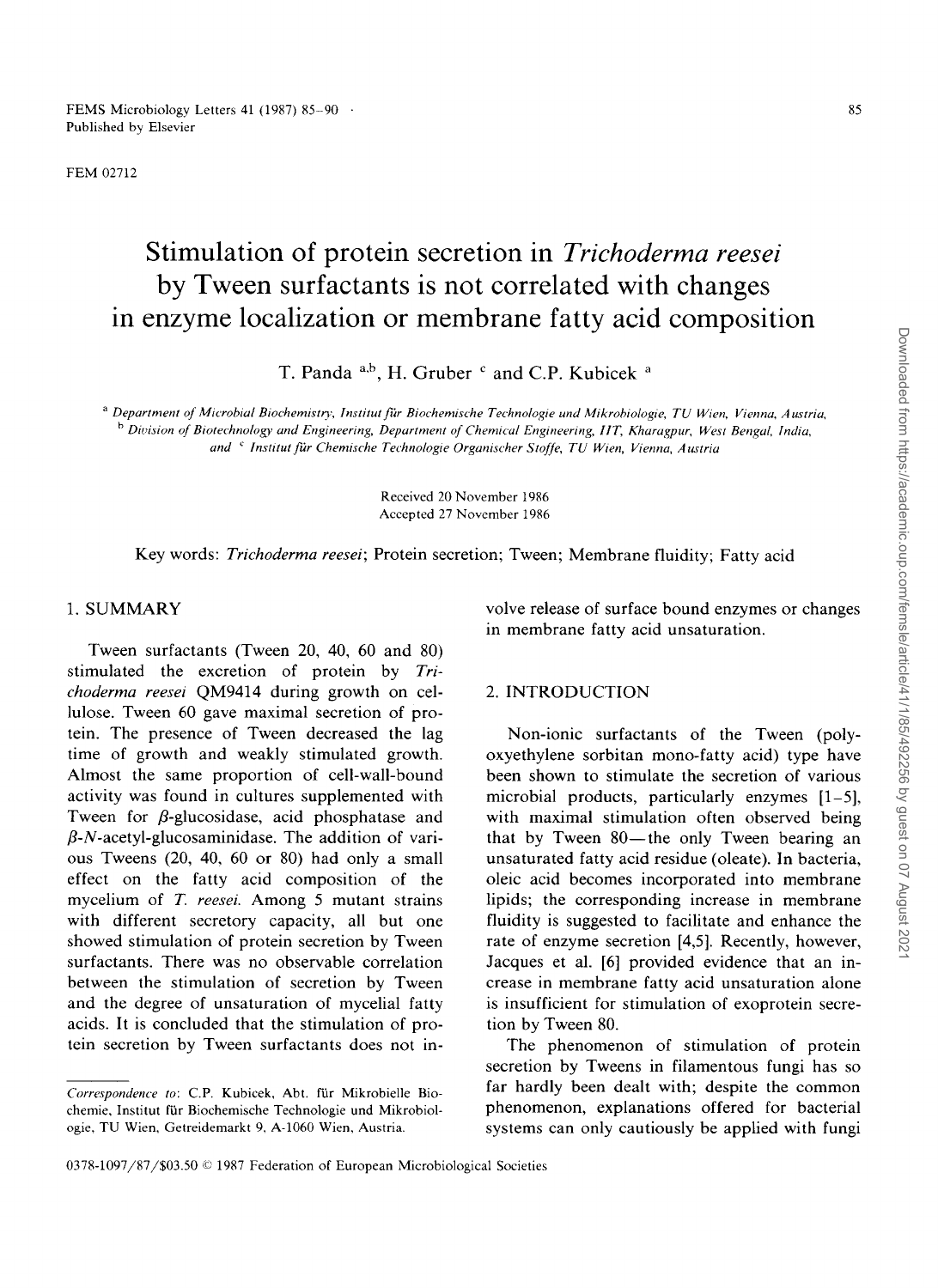because of the pronounced differences in membrane properties (see [7,8]). Particularly, membrane fluidity does not seem to be related to fatty acid unsaturation [9].

The aim of the present paper was to investigate whether the stimulation of protein secretion by Tween in the cellulolytic fungus *Trichoderma reesei* [2] involves changes in membrane fatty acid composition or cell surface binding of extracellular enzymes.

## 3. MATERIALS AND METHODS

## *3.1. Organisms and conditions of cultivation*

*Trichoderma reesei* QM9414 was used throughout these studies, and was grown in a medium containing cellulose  $(1\%, w/v)$  as a carbon source [10] and citrate-phosphate buffer [11]. For certain experiments, the mutant strains M 5, M 6, MHC 15 and MHC 22 [12] were used, which were obtained from Dr. V. Farkas, Bratislava, Czechoslovakia. Conditions for cultivation and harvesting of extracellular protein have been documented [13].

## *3.2. Measurement of the specific rate of exoprotein secretion*

Extracellular protein was quantified by precipitating protein from 10 ml culture fluid with  $10\%$  (w/v) trichloracetic acid (TCA) (final concentration) for 3 h at  $4^{\circ}$ C, centrifuging (10 000  $\times$  g,  $4^{\circ}$ C, 10 min), washing the precipitate with 50%  $(w/v)$  ethanol, dissolving it in 0.5 ml distilled water, and quantifying the amount of protein by means of the dye-binding procedure [14].

The validity of this procedure was routinely checked by means of labelling the secreted protein with a pulse of  $[{}^{14}$ C|leucine (10  $\mu$ Ci per ml medium) for 8 h, then spotting 1  $\mu$ 1 of the culture filtrate onto filter paper squares, washing them 3 times with  $1\%$  (w/v) TCA for 30 min, and measuring the activity remaining on the filter in a liquid scintillation counter.

For calculation of specific rates of secretion, mg (or  $\mu$ Ci) of protein formed within a certain time interval were calculated on an hourly basis and referred to g mycelial protein. Mycelial protein was extracted and quantified as described [15]. Dry weight determination on cellulose-containing media was considered to lead to false results.

#### *3.3. Fatty acid extraction and quantification*

Flasks of the fungus growing on cellulose were harvested by suction filtration at the time growth had reached 2 g mycelial protein per 1, the solids washed with tap water followed by distilled water, and ground in a mortar under liquid nitrogen to a fine powder. The powder was subsequently extracted for total lipids [16] in the presence of 5 mg $\cdot$ 1<sup>-1</sup> of 2,6-ditertiary butyl-p-cresol as antioxidant. Esters of total fatty acids were prepared by the  $BF_3$  method [17]. The samples, dissolved in n-hexane, were analysed on a Perkin-Elmer gas chromatograph equipped with a  $\frac{1}{8}$ -inch stainless steel column packed with 5% DEGS on chromosorb G, using an injection temperature of  $300\degree$ C and a temperature gradient on the column of  $150-200$  °C with  $8$  °C  $\cdot$  min<sup>-1</sup>. Fatty acid esters were identified by comparing retention time with that of known standards. In selected cases, gas chromatography-mass spectrometry (GC-MS) was used to verify the identification. The total lipid content of the mycelia was quantified gravimetrically [16].

# *3.4. Isolation of plasma membranes*  This was done according to [18].

#### *3.5. Determination of the extent of cell-wall-bound extracellular enzyme activities*

This was done as described before [15]. Enzyme activities were determined as described before [15,191.

## 4. RESULTS

## *4.1. Effect of Tween surfactants on growth, protein secretion and localization of exoenzymes*

Fig. la shows that one main effect of the presence or absence of Tween 80 was the duration of the lag time preceding growth. Thus, culture grown in the presence of  $0.2\%$  (w/v) Tween 80 exhibited a lag of 18 h, whereas those in the absence of Tween 80 exhibited a longer one (27 h). The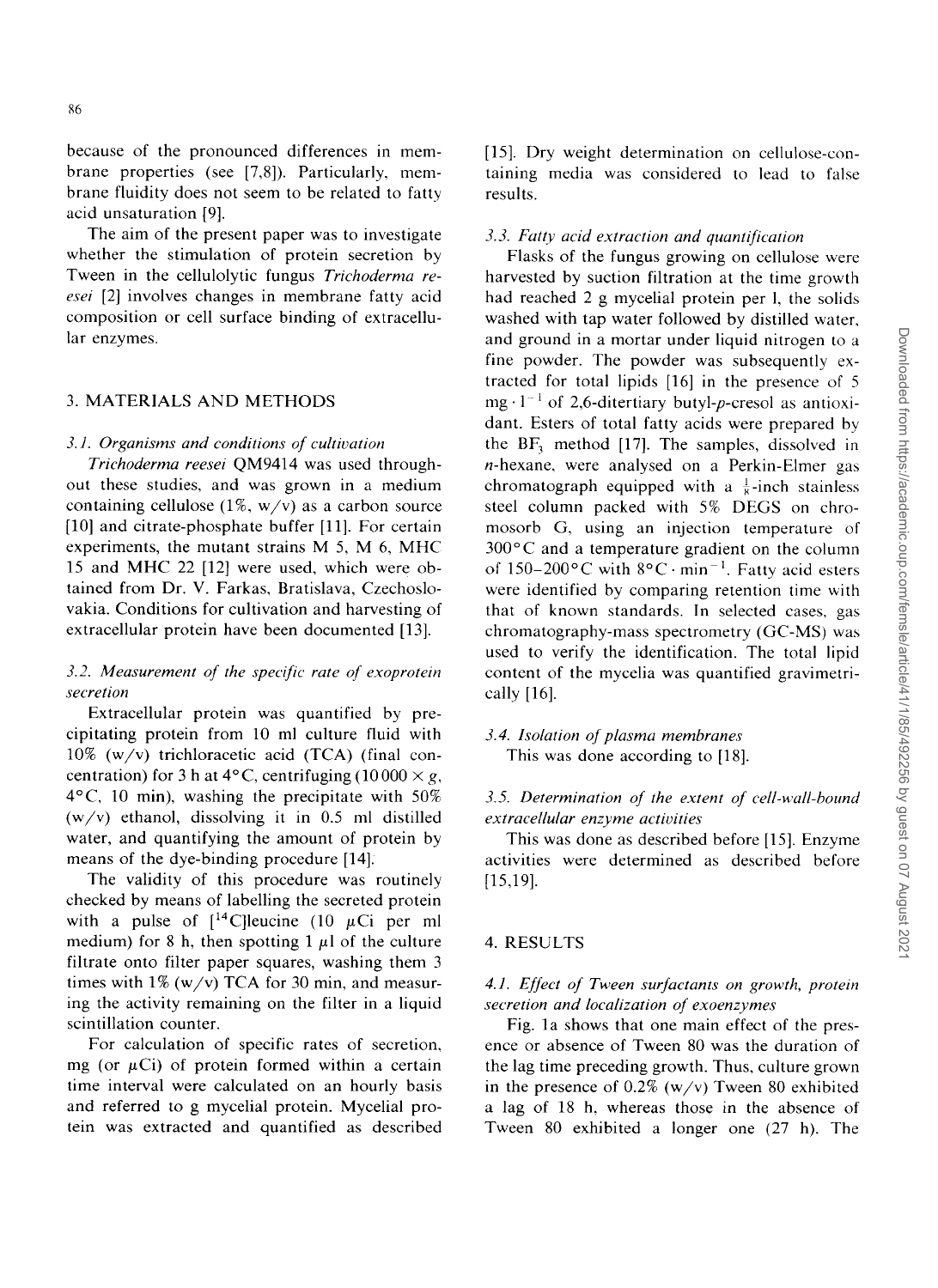

Fig. 1. Growth and total protein secretion of *T. reesei* QM9414 on cellulose medium in the presence (filled symbols) or absence (open symbols) of Tween 80 (0.2%, w.v).  $\Delta$ ,  $\blacktriangle$ , mycelial protein (given as total g per 1 culture);  $\bigcirc$ ,  $\bullet$ , extracellular protein. (b) Effect of concentration of Tween 80 on the rate of protein secretion by *T. reesei* QM 9414. Bar markers indicate the standard deviation ( $N = 4$ ). (c) Effect of Tween 80 (0.2%, w/v) on the cell-wall binding of  $(\triangle, \triangle)$   $\beta$ -glucosidase; ( $\bigcirc$ ,  $\bullet$ ) acid phosphatase;  $(\Box, \blacksquare)$  N-acetyl- $\beta$ -glucosaminidase. Filled symbols indicate the presence, and open symbols the absence of Tween 80.

subsequent specific growth rate was slightly lower (0.039 vs. 0.043 g ·  $g^{-1} \cdot h^{-1}$ ), but the specific protein secretion rate was reduced by 76% in the absence of Tween 80. Thus the effect of Tween surfactants is not simply a result of its influence on growth of the organism. As can be deduced from Fig. la, the time interval used for calculation of the specific exoprotein secretion rate can significantly influence the value obtained; hence, for all cases, only the linear part of the secretion curve was used for these calculations and related to 2 g of mycelial protein (the secretion rate was linear at this point of growth).

Stimulation by Tween 80 was maximal at 0.6  $g \cdot l^{-1}$  (Fig. 1b), but it is noteworthy that higher concentrations were not inhibitory.

The observed increase in specific secretion rate was also not due to decreased binding of extracellular enzymes to the cell wall (Fig. lc): the percentage of  $\beta$ -glucosidase, acid phosphatase and  $\beta$ -acetyl-N-glucosaminidase bound to the cell wall was only slightly influenced as compared to the influence of Tween 80 on the secretion rate. We have recently reported that Tween 80 solubilized the plasma membrane-bound  $\beta$ -glucosidase from *T. reesei* [18]. When mycelia, grown in either the absence or the presence of Tween were used to prepare intact plasma membranes, but the activity of  $\beta$ -glucosidase was almost the same (C. Umile and C.P. Kubicek, unpublished results). Hence the presence of Tween has little influence on exoprotein localization in vivo.

# *4.2. Stimulation of exoprotein secretion by various Tween surfactants and corresponding mycelial fatty acid composition*

When different Tween-surfactants were examined with respect to their influence on protein secretion, all of them were found to stimulate to different extents but Tween 60 was most active. Corresponding analyses of mycelial fatty acid composition revealed more or less the same pattern (Table 1); only with Tween 80, the ratio of unsaturated to saturated fatty acids was slightly increased. Thus the protein secretion rate did not correlate with the fatty acid unsaturation ratio in *T. reesei.* Interestingly, the total lipid content increased with increasing secretion rates during these experiments.

In view of these findings it is noteworthy that when mycelia were grown in Tween-containing media, and then replaced on Tween-deficient medium, they still exhibited an increased rate of secretion (unpublished data). The effect of Tweensurfactants thus is not only the result of a physical contact between the cell surface and the surfactant.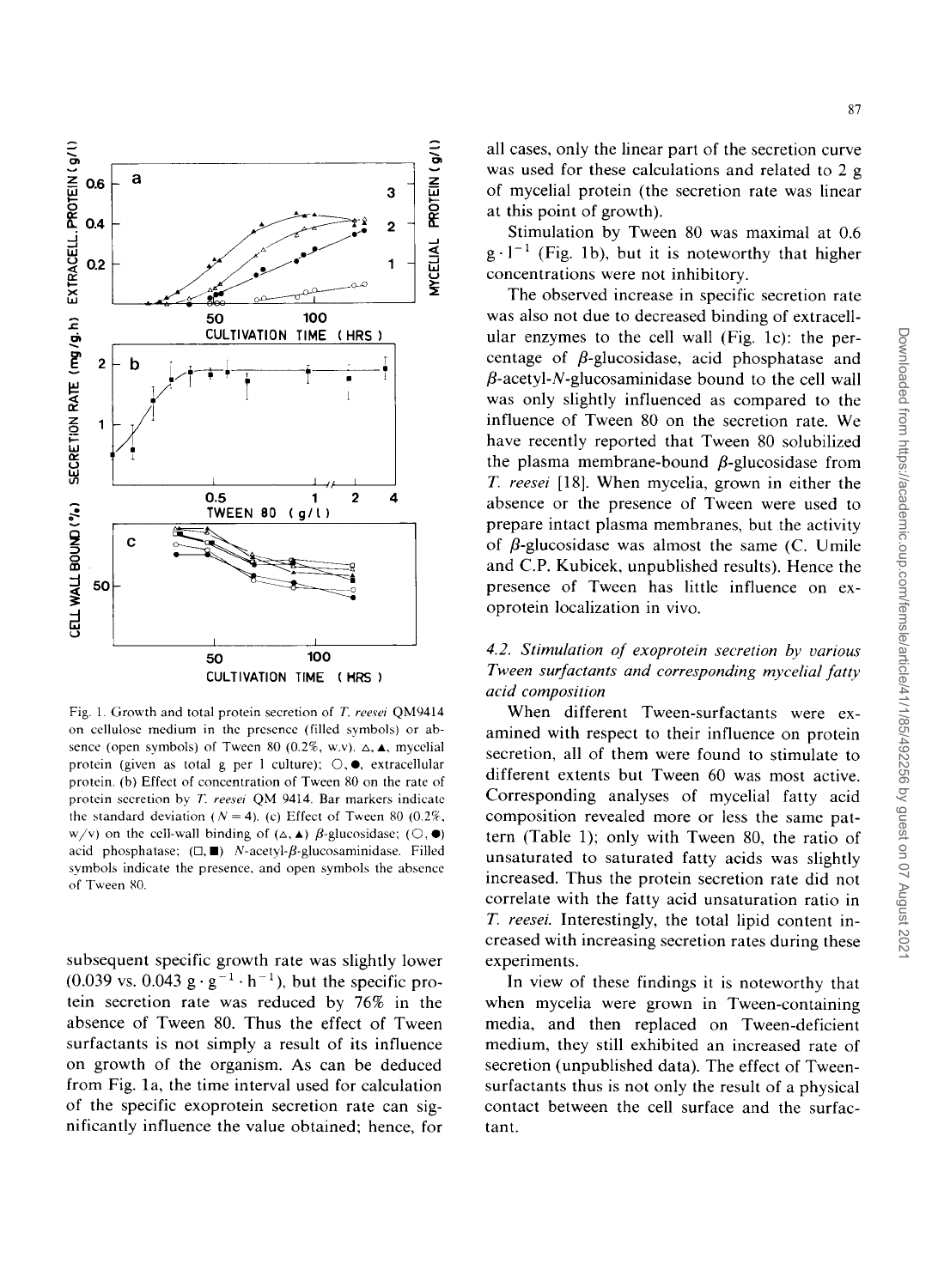88

Table 1

Influence of Tween surfactants on the secretion of protein and membrane fatty acid composition in *T. reesei* QM9414

| Fatty acid                                                                          | Fatty acid composition ( $%$ of total) |                       |          |           |           |  |  |
|-------------------------------------------------------------------------------------|----------------------------------------|-----------------------|----------|-----------|-----------|--|--|
|                                                                                     | No Tween                               | Tween 20 <sup>a</sup> | Tween 40 | Tween 60  | Tween 80  |  |  |
| Tetradecanoic $(14:0)$                                                              | 1.4                                    | 1.4                   | 1.2      | 1.0       | 1.0       |  |  |
| Hexadecanoic $(16:0)$                                                               | 20.8                                   | 20.4                  | 20.3     | 23.2      | 13.0      |  |  |
| Hexadecanoic $(16:1)$                                                               | $TR^b$                                 | TR                    | TR.      | <b>TR</b> | <b>TR</b> |  |  |
| Octadecanoic (18:0)                                                                 | 1.8                                    | 1.7                   | 1.8      | 1.5       | 2.9       |  |  |
| Octadecenoic (18:1)                                                                 | 7.3                                    | 9.0                   | 8.9      | 8.8       | -8.4      |  |  |
| Octadienoic (18:2)                                                                  | 68.7                                   | 67.3                  | 65.3     | 63.6      | 71.2      |  |  |
| Octatrienoic (18:3)                                                                 | 1.2                                    | 1.3                   | 1.5      | 1.8       | 2.7       |  |  |
| Specific protein secretion rate (mg·h <sup>-1</sup> ·g <sup>-1</sup> ) <sup>c</sup> | 0.5                                    | 1.2                   | 1.7      | 2.4       | 2.1       |  |  |
| $US-ratiod$                                                                         | 3.1                                    | 3.1                   | 2.8      | 2.6       | 3.9       |  |  |
| Total mycelial lipid (mg/mg protein) <sup>c</sup>                                   | 0.08                                   | 0.12                  | 0.15     | 0.27      | 0.24      |  |  |

<sup>a</sup> Added in concentrations of 0.2% (w/v).

<sup>b</sup> TR, only traces present.

 $c$  Defined as mg of protein produced per h and g of mycclial protein and calculated by referring to the presence of 2 g of mycelial protein.

d Ratio of unsaturated to saturated fatty acids.

c Determined from mycelia harvested when they had reached a density of 2 g mycelial protein per I of culture.

All Tweens showed their individual optimal effect at around 0.6 g $\cdot$  l<sup>-1</sup>.

# *4.3. Effect of Tween on protein secretion and fatty acid composition of* T. reesei *mutant strains*

In order to establish the generality of the re-

#### Table 2

Secretion of protein and membrane fatty acid composition of mutants of *T. reesei* cultivated in the absence or presence <sup>a</sup> of Tween 60

Definitions and abbreviations as in Table 1

| Fatty<br>acid              | <b>Strains</b> |      |                |      |               |      |               |      |  |  |
|----------------------------|----------------|------|----------------|------|---------------|------|---------------|------|--|--|
|                            | M5             |      | M <sup>9</sup> |      | <b>MHC 15</b> |      | <b>MHC 22</b> |      |  |  |
|                            | $+$            |      | $+$            |      | $^{+}$        |      | $^{+}$        |      |  |  |
| C <sub>14</sub>            | TR             | TR   | TR             | TR   | TR            | TR   | TR            | TR   |  |  |
| C <sub>16</sub>            | 13.2           | 18.1 | 19.6           | 23.2 | 26.0          | 52.0 | 27.0          | 38.1 |  |  |
| C 16 : 1                   | TR             | TR   | TR             | TR   | TR            | TR   | TR            | TR   |  |  |
| C 18                       | 1.2            | 1.5  | TR             | 3.0  | 3.8           | 4.0  | 7.0           | 4.1  |  |  |
| C18:1                      | 1.4            | 1.5  | 8.7            | 4.6  | 5.0           | 6.3  | 3.5           | 3.2  |  |  |
| C18:2                      | 34.1           | 37.6 | 23.7           | 68.3 | 33.0          | 38.3 | 43.2          | 53.7 |  |  |
| C.18:3                     | TR             | TR   | TR             | TR   | TR            | TR   | TR            | TR.  |  |  |
| Specific protein secretion |                |      |                |      |               |      |               |      |  |  |
| rate $(mg/h \cdot g)$      | 0.7            | 0.7  | 2.3            | 0.9  | 0.8           | 0.4  | 1.2           | 0.4  |  |  |
| US-ratio                   | 2.5            | 2.0  | 1.7            | 2.8  | 1.3           | 0.8  | 1.4           | 1.4  |  |  |

<sup>a</sup> 0 or 0.2% (w/v), designated by - and +, respectively.

sults shown above, certain mutant strains of varying protein secretion rate were examined in the presence and absence of Tween 60 (Table 2). In all these strains, Tween 60 was at least 20% more stimulatory than Tween 80, with the exception of *T. reesei* M 5, which did not respond to any Tween investigated. The corresponding fatty acid composition and unsaturation ratios showed some strain-dependent variation, but again no correlation was seen between the fatty acid pattern and the secretion rate.

#### 5. DISCUSSION

The addition of Tween surfactants to fermentation media is a commonly employed method for increasing the release of certain cellular products into the environment  $[1-5]$ , although the mechanism appears more complicated than previously held. Recent results by Jacques and coworkers [6] have revealed that in *Streptococcus salivarius*  stimulation of exoprotein synthesis by Tween 80 required not only an incorporation of oleic acid into the membrane, but also an additional physical contact of the membrane with Tween. A1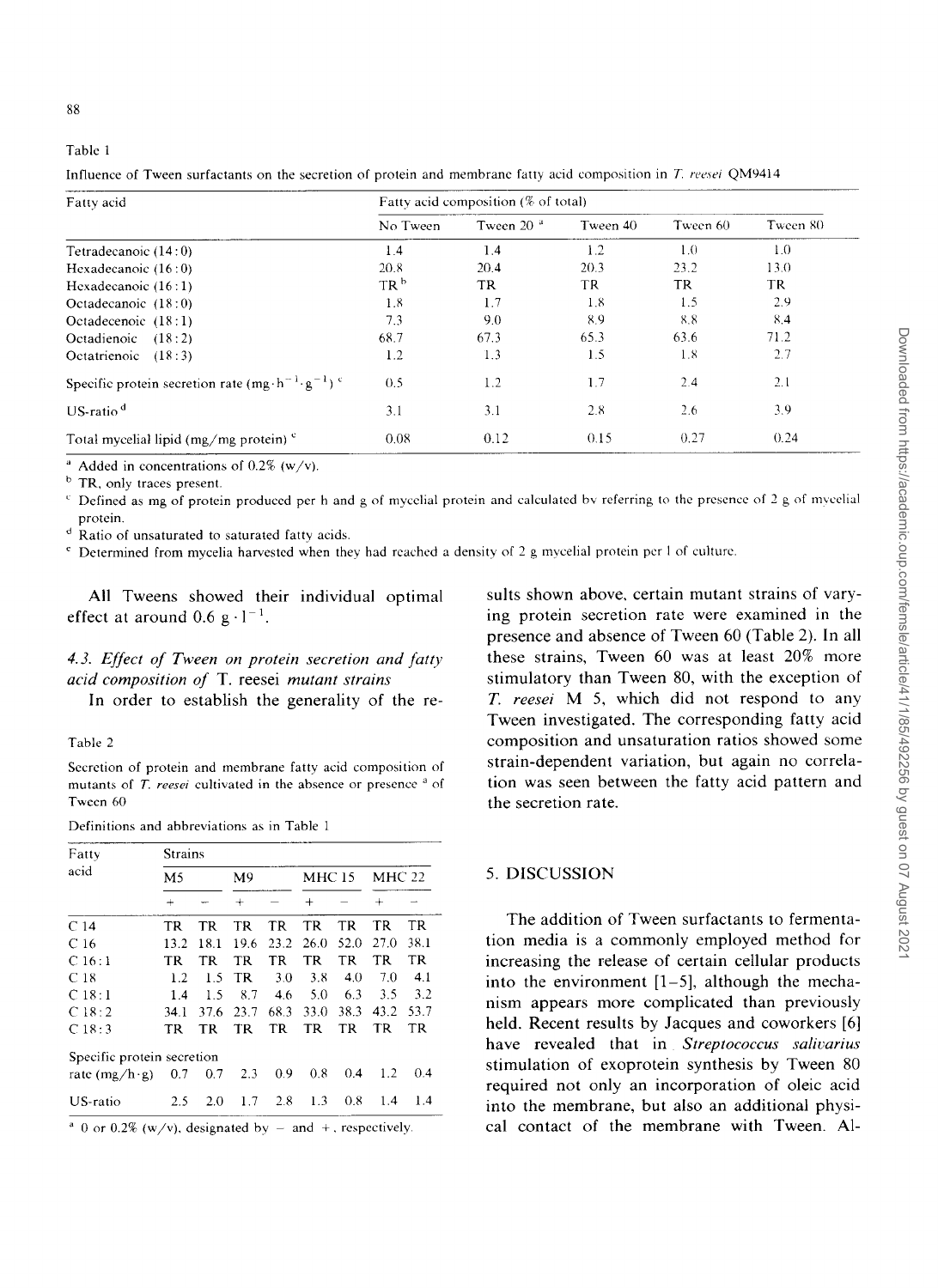though the authors demonstrated this effect very clearly, the requirement for membrane fatty acid unsaturation was less evident: in their experiments, Tween 60 also stimulated protein secretion 10-fold over the control, but fatty acid unsaturation was actually lowered. It is important to note in this context that these and most other authors measured protein secretion by means of determination of secreted enzyme activities (see [1-6]). Since Tween surfactants have been reported to release surface-bound enzymes [20,21] as well as to protect extracellular enzymes from denaturation by agitation [22], this could produce false results. Also, in most cases units per ml are quoted, although the specific secretion *rate* (units per ml *and* biomass unit) should be the truely influenced parameter.

To our knowledge the present investigation is so far the first examining the general effect of Tween-surfactants on the protein secretion rate in a filamentous fungus. From these we conclude that the surfactant exerts its effect not via surface release, nor changes in growth rate or the overall fatty acid composition. It is possible that alterations in fatty acid unsaturation occur only in small compartments, such as secretory vesicles [23], but in view of the maximal stimulation by Tween 60, which contains a saturated fatty acid residue (octadecanoic acid) this appears less likely. Furthermore, alterations in membrane fluidity in filamentous fungi do not seem to require changes in fatty acid unsaturation [9,24]. We are therefore forced to conclude that surfactant stimulation of protein secretion does not involve alterations in membrane fatty acid composition.

We have recently observed [25] that protein secretion by *T. reesei* QM9414 can be stimulated by phospholipid precursors, e.g., choline. In analogy, the present results might be summarized as stimulation of protein secretion by fatty acids. Ghosh and coworkers have stressed that protein secretion in *T. reesei* is limited by the amount of endoplasmic reticulum [26]. It is tempting to speculate whether low producer strains of *Trichoderma* are limited in their secretory capacity at the level of membrane biogenesis, which can be relieved by supplementation of lipid precursors. Our findings of increased lipid contents of mycelia

supplemented with Tween 60 and Tween 80 would be in accordance with this view.

#### ACKNOWLEDGEMENTS

T.P. acknowledges the stipendium granted by OAD. Our thanks are extended to Dr. K. Eichinger, who carried out GC-MS analysis of selected fatty acid peaks.

#### REFERENCES

- [1] Reese, E.T. and Maguire, A. (1969) Appl. Microbiol. 17, 242-245.
- [2] Reese, E.T. and Maguire, A. (1971) Dev. Ind. Microbiol. 12, 212 224.
- [3] Bhumibhamon, O. (1982) J. Ferment. Technol. 60. 167-169.
- [4] Wittenberger, C.L., Beaman, A.J. and Lee. L.N. (1978) J. Bacteriol. 133, 231-239.
- [5] Umesaki, Y., Kawai, Y. and Mutai, M. (1977) Appl. Environ. Microbiol. 34, 115-119.
- [6] Jacques, N.A., Jacques, V.L., Wolf, A.C. and Wittenberger, C.L. (1985) J. Gen. Microbiol. 131, 67-72.
- [7] Salton, M.R.J. and Owen, P. (1976) Annu. Rev. Microbiol. 30, 451-482.
- [8] Rose, A.H. (1977) in The Filamentous Fungi, Vol. 2 (Smith, J.E. and Berry, D.E., Eds.) pp. 308-328. Edward Arnold, London.
- [9] Chavant, L., Wolf, C., Fonvieille, J.L. and Dargent, R. (1981) Biochem. Biophys. Res. Commun. 101,912-920.
- [10] Mandels, M. and Andreotti, R.E. (1978) Proc. Biochem.  $13, 6 - 13.$
- [11] Labudova, I. and Farkas, V. (1983) Biochim. Biophys. Acta 744, 135-140.
- [121 Farkas, V., Labudova, I., Bauer, S. and Ferenzy, L. (1981) Folia Microbiol. 26, 129-132.
- [13] Kammel, W.P. and Kubicek, C.P. (1985) J. Appl. Biochem. 7, 138-144.
- [14] Bradford, M.M. (1976) Anal. Biochem. 72, 248-254.
- [15] Kubicek, C.P. (1981) Eur. J. Appl. Microbiol. Biotechnol. 13,226 231.
- [16] Bligh, E.G. and Dyer, N.S. (1959) Can. J. Biochem. Biophys. 37, 911-917.
- [17] Dittmer, J.C. and Wells, M.A. (1969) Meth. Enzymol. 14, 482-529.
- [18] Umile, C. and Kubicek, C.P. (1986) FEMS Microbiol. Lett. 34, 291-295.
- [19} Kubicek, C.P. (1982) Arch. Microbiol. 132, 349-354.
- [20] Lisker, N., Katan, J., Chet, I. and Henis, Y. (1975) Can. J. Microbiol. 21, 521-526.
- [21] Castanon, M. and Wilke, C.R. (1980) Biotech. Bioeng. 22, 1037-1053.